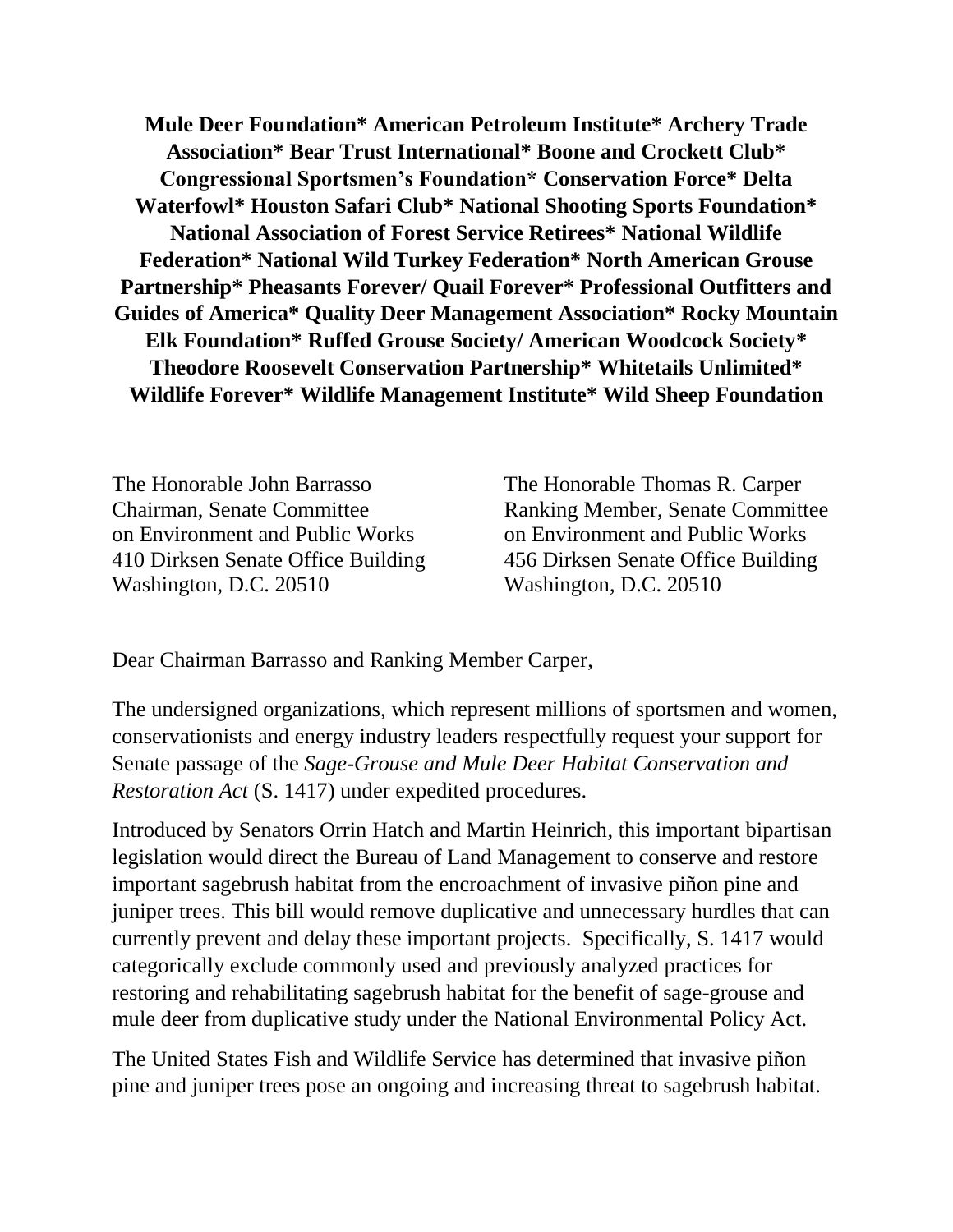Encroachment of piñon pine and juniper trees results in altered habitats which are not preferred by either sage-grouse or mule deer and can alter the fire regime resulting in hotter fires which can aid the introduction of additional non-native species that threaten sage-grouse and mule deer populations throughout the Western United States. Pinon pine and juniper encroachment has altered millions of sage-grouse and mule deer habitats over the past century and without aggressive habitat restoration and rehabilitation efforts we cannot restore local sage-grouse and mule deer populations.

Restoration and rehabilitation projects have been successful in managing piñon pine and juniper tree encroachment in a manner that enhances and expands preferred grouse and deer habitat. When enacted, S.1417 will make it easier for land managers and wildlife organizations to work together to undertake significantly more projects to restore and rehabilitate sagebrush habitat and support healthy landscapes and recover important habitats for sage-grouse and mule deer.

S. 1417 enjoys the support of a diverse cross-section of sportsmen-conservation organizations, environmental non-profits, and the oil and gas industry. In addition, the legislation has far reaching bipartisan and bicameral support in both the House and Senate.

For these reasons, we respectfully request that the *Sage-Grouse and Mule Deer Habitat Conservation and Restoration Act* be passed in the Senate under unanimous consent.

Thank you for your consideration of this request and for your continued service to our Nation's wildlife and habitat.

Sincerely,

Mule Deer Foundation American Petroleum Institute Archery Trade Association Bear Trust International Boone and Crockett Club Congressional Sportsmen's Foundation Conservation Force Delta Waterfowl